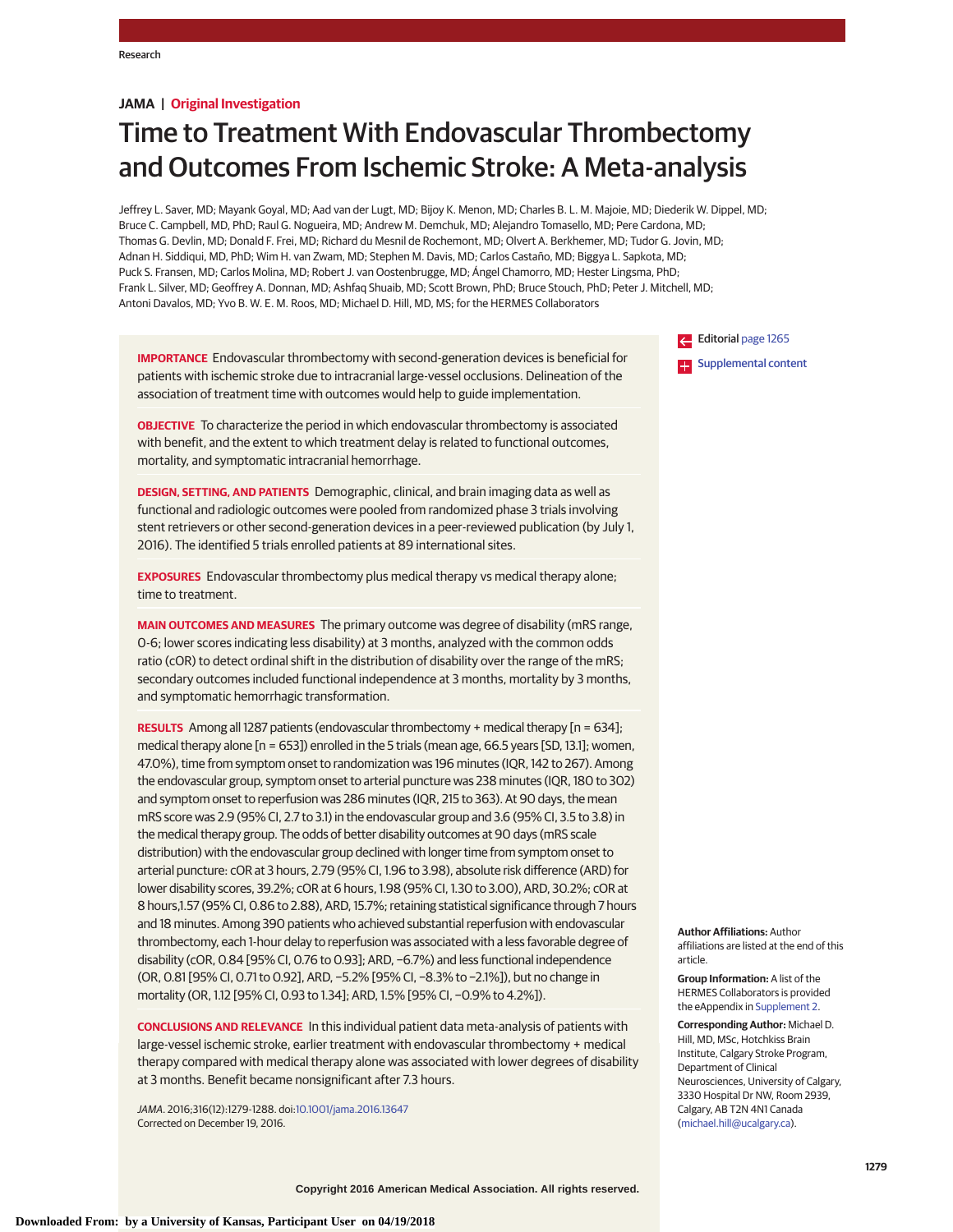Five randomized trials have demonstrated the benefit of<br>second-generation endovascular recanalization thera-<br>pies (primarily stent retrievers) over medical therapy<br>along among patients with acute ischemic stroke due to lar second-generation endovascular recanalization theraalone among patients with acute ischemic stroke due to largevessel occlusions.1-6 However, uncertainties remain about the benefit and risk of endovascular intervention when under-

**cOR** common odds ratio **ICA** internal carotid artery

**IV tPA** intravenous tissue plasminogen activator **MCA** middle cerebral artery **mRS** modified Rankin Scale

**mTICI** modified Thrombolysis in Cerebral Infarction

taken more than 6 hours after symptom onset as well as the degree towhich benefit varies with time within the first 6 hours after symptom onset. In addition, evaluation of the workflow speeds achieved in the trials could guide time targets for quality im-

provement in clinical practice. National guidelines and consensus statements in the United States, Europe, and Canada recommend endovascular recanalization up until 6 hours after symptom onset, but thrombectomy devices are cleared by the US Food and Drug Administration for use up to 8 hours after symptom onset, and the Canadian guidelines additionally recommend thrombectomy for selected patients up to 12 hours after symptom onset.<sup>7-9</sup>

To address these uncertainties regarding temporal aspects of endovascular recanalization therapy, the investigators from the 5 trials agreed to pool their individual patient data for analysis. The objectives of this pooled analysis were to delineate the period in which endovascular thrombectomy is associated with benefit and to investigate the extent to which treatment delay is related to the association of endovascular intervention with functional outcomes, mortality, and symptomatic intracranial hemorrhage, with greater power and precision than achievable in analyses of individual trials.10-13

# **Methods**

## Study Design and Inclusion Criteria

A detailed description of the analytic approach is provided in the statistical analysis plan [\(Supplement 1\)](http://jama.jamanetwork.com/article.aspx?doi=10.1001/jama.2016.13647&utm_campaign=articlePDF%26utm_medium=articlePDFlink%26utm_source=articlePDF%26utm_content=jama.2016.13647). The study investigators established the Highly Effective Reperfusion Evaluated in Multiple Endovascular Stroke Trials (HERMES) collaboration to undertake meta-analysis of pooled individual patient data. The collaboration included all randomized phase 3 trials in which stent retrievers or other second-generation devices were used in the majority of endovascular interventions for treatment of acute ischemic stroke, and for which a peer-reviewed, complete primary resultsmanuscript was published by July 1, 2016. PubMed search and inquiry among collaborators and colleagues was performed to confirm that all eligible trials were included (eTable 1 in [Supplement 2\)](http://jama.jamanetwork.com/article.aspx?doi=10.1001/jama.2016.13647&utm_campaign=articlePDF%26utm_medium=articlePDFlink%26utm_source=articlePDF%26utm_content=jama.2016.13647). $14,15$ Comparative design features of the contributing trials have been described.<sup>6</sup> All included trials enrolled patients with ethics approval from the local institutional boards at participating sites. The trials enrolled patients using prospective (4 trials) or prospective and deferred (1 trial) written informed consent from patients or their legally authorized representatives.

#### **Key Points**

**Question** What is the relation between time to treatment and outcome from endovascular mechanical thrombectomy for acute ischemic stroke?

**Findings** In this meta-analysis of pooled individual patient data from 1287 adults in 5 randomized trials, compared with medical therapy alone, thrombectomy up to 7.3 hours after symptom onset was associated with improved outcomes. Rates of functional independence after thrombectomy were 64% with reperfusion at 3 hours vs 46% with reperfusion at 8 hours.

**Meaning** In acute ischemic stroke due to large-vessel occlusion, endovascular mechanical thrombectomy should be initiated as soon as possible within the first 7 hours after symptom onset.

## **Outcomes**

Two approaches were used to analyze the association between treatment time and outcomes: (1) the association of time with differences in outcome between treatment strategies was analyzed in an intention-to-treat manner, comparing patients allocated to treatment with endovascular thrombectomy + medical therapy (endovascular group) vs patients allocated to medical therapy alone (medical therapy group); (2) the association between time and outcome with substantial endovascular reperfusion was analyzed in the subset of endovascular group patients with modified Thrombolysis in Cerebral Infarction (mTICI) scale scores of 2b or 3.16

Efficacy outcomes analyzed at 3 months were (1) degree of disability, assessed across 6 levels of themodified Rankin Scale (mRS), with ranks 5 and 6 combined into a single worst outcome rank; (2) functional independence, defined as mRS scores of 0 through 2; and (3) excellent outcome, defined asmRS score of 0 through 1. Safety outcomes evaluated were 90-day mortality, symptomatic intracranial hemorrhage within 36 hours, and radiologic major intracerebral parenchymal hematoma within 36 hours. Symptomatic intracranial hemorrhage was classified according to the definitions of symptomatic intracranial hemorrhage used in each trial. Major parenchymal hematoma was defined as parenchymal hematoma type 2.<sup>17</sup>

### Statistical Analysis

A detailed description of the analytic approach is provided in the statistical analysis plan, which was modified from the preanalysis document to incorporate additional analyses based on the initial findings (eAppendix in [Supplement 1\)](http://jama.jamanetwork.com/article.aspx?doi=10.1001/jama.2016.13647&utm_campaign=articlePDF%26utm_medium=articlePDFlink%26utm_source=articlePDF%26utm_content=jama.2016.13647). Briefly, probability of each outcome as a function of timewas analyzed using mixed-method ordinal logistic regression for ordinal outcomes and mixed-method binary logistic regression for binary outcomes, with trial and trial-by-treatment interaction as random-effects variables. In the main analyses, models were constructed of the linear dependence of the log odds of a particular outcome on allocation to endovascular vs medical therapy groups and time interval (a linear variable). For models including both randomized groups, the interaction of time and treatment assignment was also included. In addition to these linear models, exploratory nonlinear models were constructed of the relations of outcomeswith time to reperfusion by analyzing each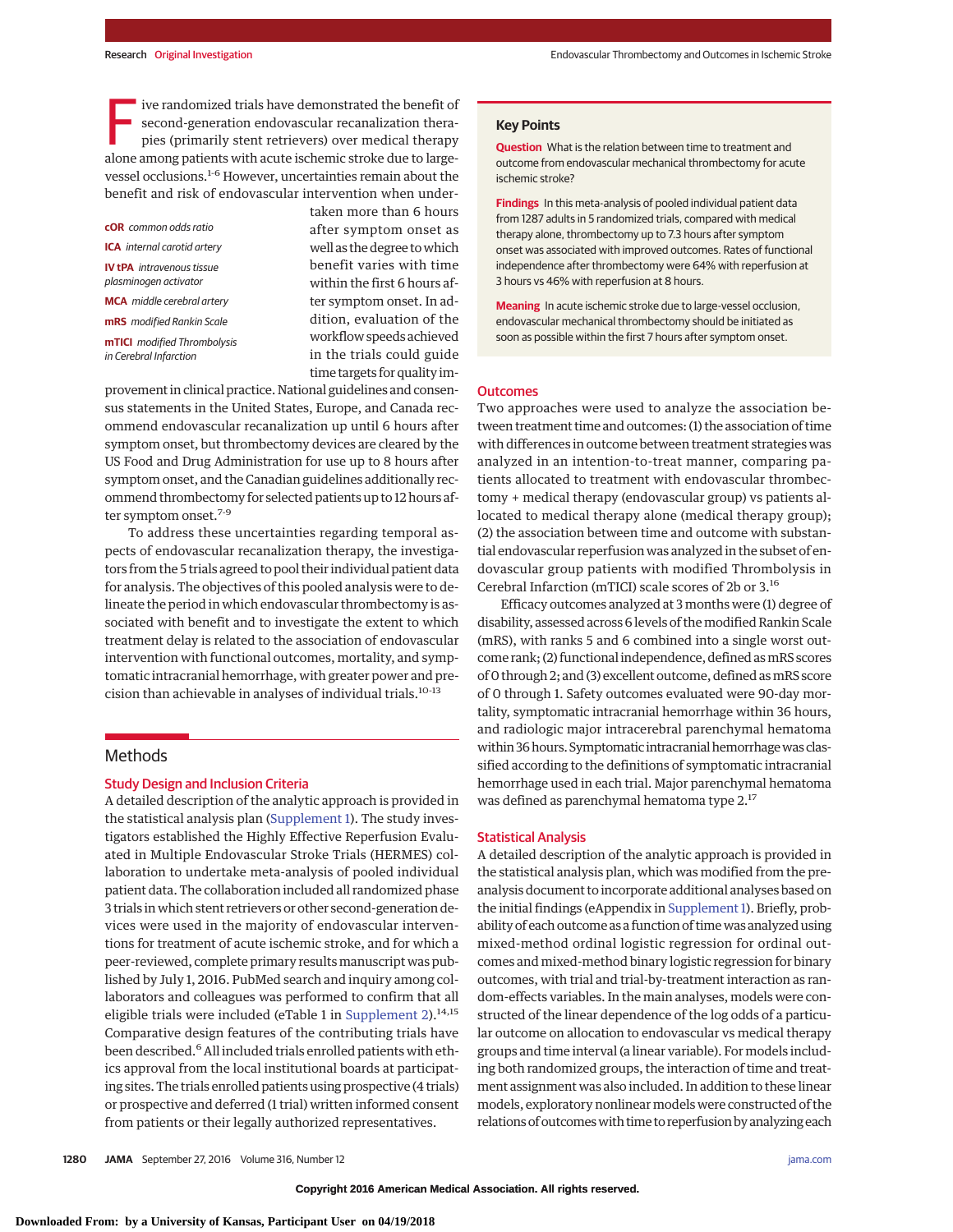modified Rankin Scale (mRS) cut point in 6 separate, binary mixed-method logistic regression models, using a locally weighted scatterplot smoothing (LOWESS) regression technique. The common odds ratio (cOR) of the ordinal shift in the distribution of disability over the range of the mRS was the primary effect measure estimated from these models. The proportion of patients having better outcome by 1 or more disability levels on the mRS (absolute risk difference) was calculated by averaging values derived using the algorithmic joint outcome table and permutation test methods.<sup>18,19</sup>

For binary outcomes, absolute risk differences were calculated as differences of predicted proportions from logistic regression models. Variables included in adjusted analyses were age (a linear variable), sex (binary variable), baseline stroke severity (National Institutes of Health Stroke Scale [NIHSS] score), target occlusion location (a 3-level categorical variable—internal carotid artery [ICA], M1 middle cerebral artery [MCA], M2 MCA), entry Alberta Stroke Program Early Computed Tomography Score (ASPECTS; linear variable), and pretreatment intravenous (IV) tissue plasminogen activator (tPA [alteplase]; binary variable). Race/ethnicity was not included both because collection of race data was legally prohibited in some countries where studies were performed and because race/ethnicity is not a known major independent determinant of outcome from large-vessel ischemic stroke.

In all 5 trials, all patients eligible for IV tPA received it; only patients with contraindications to IV tPA did not receive it. Subgroups analyzed included IV tPA–treated vs IV tPA–ineligible patients, target occlusion location, extent of cerebral infarction at entry on the ASPECTS scale, and mode of arrival (direct from out-of-hospital setting to endovascular hospital [direct arrival patients] vs interhospital transfer from outside initial receiving hospital [transfer patients]).

An independent statistician collated, cleaned, and merged the data. A minimum data set was designed by the collaborative authors and retrieved by each study statistician and submitted to the independent statistician. Data definitions were harmonized, and when data queries arose, detailed information was sought from each trials' data center and statistician. Additional data checking (eg, for sequence generation, data consistency, and completeness) was performed by comparing independent analysis of the acquired data to published results and to unpublished summaries provided by the collaborative authors. Final analyses were performed on the collated and merged data set after the above steps.

For comparisons of treatment groups, time intervals analyzed included (1) symptom onset to randomization; (2) symptom onset to expected arterial puncture; (3) arrival at the emergency department door to randomization; and (4) arrival at the emergency department door to expected arterial puncture. Symptom onset time was time the patient was last known to be well. Symptom onset–to–expected arterial puncture time was derived by adding to the symptom onset–to-randomization value for each patient in both the endovascular and medical therapy groups (the study mean for the time from randomization to arterial puncture of the trial in which they participated). Symptom onset–to–expected arterial puncture time was considered the lead analytic time interval, as it is the time interval used in national guidelines for treatment recommendations.7-9 For analysis of the association with outcome of time of revascularization among the subset endovascular group patients achieving substantial reperfusion (mTICI score of 2b or 3), the primary time interval analyzed was symptom onset to actual substantial reperfusion. Analyses of symptom onset–to–treatment event time intervals always included both direct arrival and transfer patients. Analyses of emergency department door–to–treatment event time intervalswere confined to direct arrival patients (because transfer patients, having undergone workup at outside facilities, often had paradoxical short emergency department door–to–treatment event and long symptom onset–to–treatment event times.)

All effect size estimates were provided with their 95% CIs; *P* values were 2-sided with values less than .05 considered statistically significant, without adjustment for multiple comparisons. Statistical analyses were performed in SAS (SAS Institute), version 9.3. Graphical output was obtained from R (R Foundation for Statistical Computing), version 3.2.

# **Results**

The systematic search identified 5 trials enrolling 1287 par-ticipants (eTable 1-2 and eFigure 1 in [Supplement 2\)](http://jama.jamanetwork.com/article.aspx?doi=10.1001/jama.2016.13647&utm_campaign=articlePDF%26utm_medium=articlePDFlink%26utm_source=articlePDF%26utm_content=jama.2016.13647). Data from all patients in all trials were included; across all possible time points and outcomes, data availability was 99.2% (eTable 4 in [Supplement 2\)](http://jama.jamanetwork.com/article.aspx?doi=10.1001/jama.2016.13647&utm_campaign=articlePDF%26utm_medium=articlePDFlink%26utm_source=articlePDF%26utm_content=jama.2016.13647). Formal assessment of trial quality was high for all 5 trials, although potential sources of bias included blinding of outcome raters but not participants in all and early stopping due to overwhelming efficacy in 4 trials (eTable 5 in [Supplement 2\)](http://jama.jamanetwork.com/article.aspx?doi=10.1001/jama.2016.13647&utm_campaign=articlePDF%26utm_medium=articlePDFlink%26utm_source=articlePDF%26utm_content=jama.2016.13647).

Overall, 634 participants were assigned to the endovascular group and 653 participants to themedical therapy group. Characteristics of patients in each treatment group and in different time windows are shown in Table 1. The treatment groups were well matched with respect to age, sex, baseline stroke severity, site of target occlusion, and time to randomization (eTable 6 in [Supplement 2\)](http://jama.jamanetwork.com/article.aspx?doi=10.1001/jama.2016.13647&utm_campaign=articlePDF%26utm_medium=articlePDFlink%26utm_source=articlePDF%26utm_content=jama.2016.13647). Although all trials administered IV tPA to all tPA-eligible patients in both treatment groups, randomized assignment resulted in slightly less frequent IV tPA use in the endovascular group than in the medical therapy group (83% for the endovascular group vs 87% for the medical therapy group,  $P = .04$ ). The median time from symptom onset to randomization was 196 minutes (IQR, 142- 267; full range, 37-713) (eFigure 2 in [Supplement 2\)](http://jama.jamanetwork.com/article.aspx?doi=10.1001/jama.2016.13647&utm_campaign=articlePDF%26utm_medium=articlePDFlink%26utm_source=articlePDF%26utm_content=jama.2016.13647).

Endovascular intervention was associated with a substantially lower degree of patient disability at 3 months, with mRS scores of 2.9 (95% CI, 2.7-3.1) in the endovascular group and 3.6 (95% CI, 3.5-3.8) in the medical therapy group. In the endovascular group, the cOR of a less-disabled outcome with thrombectomy was 2.49 (95% CI, 1.76-3.53); absolute risk difference (ARD), 38.1% (*P* < .001), with earlier treatment associated with greater magnitude of benefit (Table 2, Figure 1, and eTables 7-8 and eFigure 3 in [Supplement 2\)](http://jama.jamanetwork.com/article.aspx?doi=10.1001/jama.2016.13647&utm_campaign=articlePDF%26utm_medium=articlePDFlink%26utm_source=articlePDF%26utm_content=jama.2016.13647). Considering all mRS disability levels concurrently, increasing delays were associated with higher levels of disability among patients in the endovascular group and therewas no change over time in themedical therapy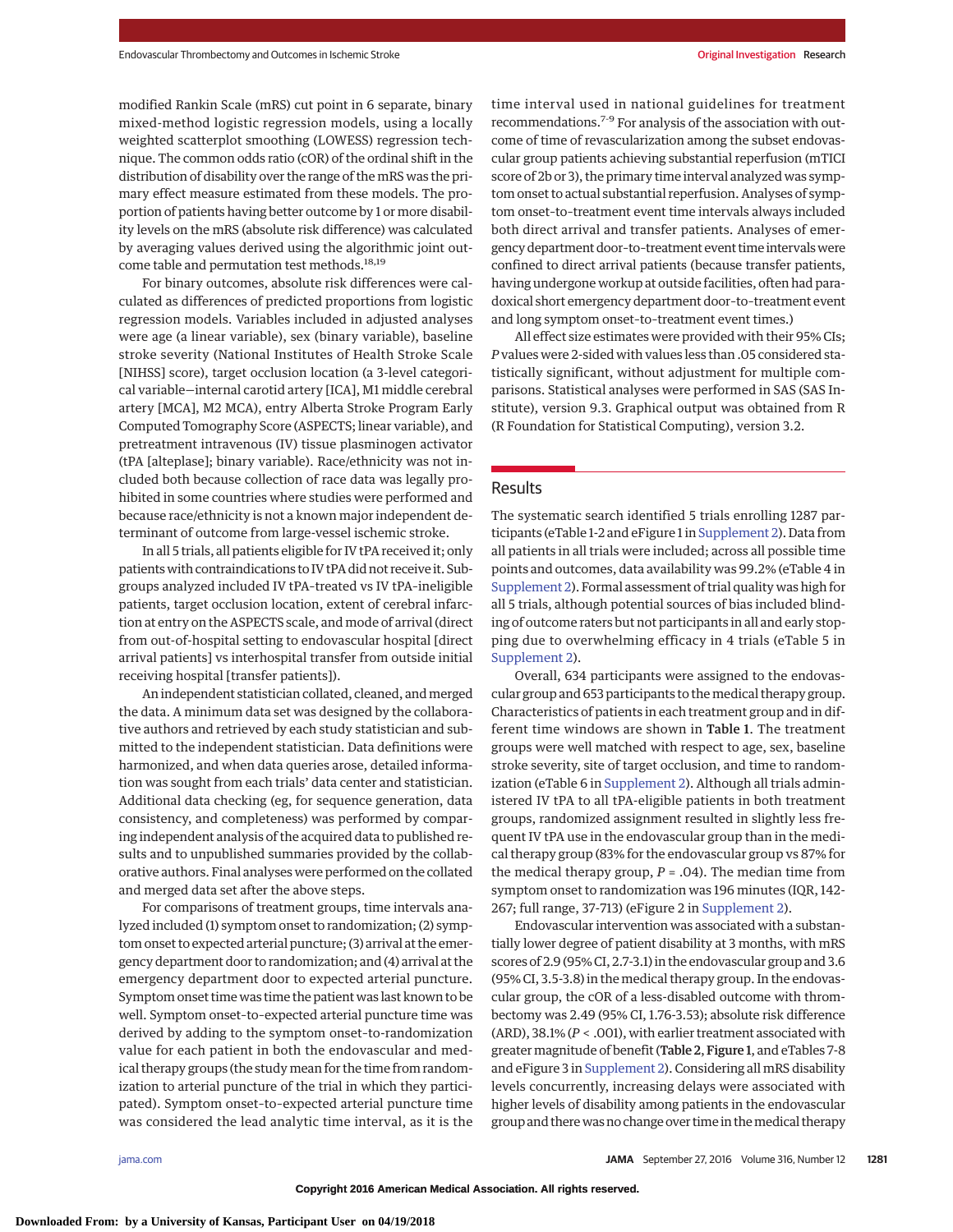|                                                           | Symptom Onset-to-Randomization Time Interval, min |               |               |               | <b>Treatment Group</b>       |                        |
|-----------------------------------------------------------|---------------------------------------------------|---------------|---------------|---------------|------------------------------|------------------------|
|                                                           | 30-120                                            | 121-240       | 241-360       | >360          | Endovascular<br>Thrombectomy | <b>Medical Therapy</b> |
| No. of patients <sup>a</sup>                              | 194                                               | 657           | 352           | 79            | 634                          | 653                    |
| Age, mean (SD), y                                         | 68.7 (11.8)                                       | 66.5 (12.9)   | 65.8 (13.5)   | 64.5 (14.7)   | 66.3 (13.2)                  | 66.7 (12.9)            |
| Age, No. (%)                                              |                                                   |               |               |               |                              |                        |
| 18-79                                                     | 159 (82)                                          | 548 (83.4)    | 307 (87.7)    | 68 (86.1)     | 527 (83.1)                   | 558 (85.8)             |
| $\geq 80$                                                 | 35(18)                                            | 109(16.6)     | 43(12.3)      | 11(13.9)      | 107(16.9)                    | 92(14.2)               |
| Women, No. (%)                                            | 103(53.1)                                         | 302(46)       | 157 (44.7)    | 42 (53.2)     | 304 (47.9)                   | 301 (46.2)             |
| Medical history, No. (%)                                  |                                                   |               |               |               |                              |                        |
| Atrial fibrillation                                       | 74 (38.1)                                         | 198 (30.1)    | 125 (35.6)    | 27 (34.2)     | 209(33)                      | 215(33)                |
| Hypertension                                              | 124 (63.9)                                        | 373 (56.8)    | 197(56.1)     | 46 (58.2)     | 352 (55.5)                   | 388 (59.5)             |
| Hyperlipidemia                                            | 64 (33)                                           | 228 (34.7)    | 120 (34.2)    | 31 (39.2)     | 207 (32.6)                   | 236 (36.2)             |
| <b>Diabetes</b>                                           | 43 (22.2)                                         | 114(17.4)     | 50(14.2)      | 11(13.9)      | 103(16.2)                    | 115 (17.6)             |
| Prior stroke or TIA                                       | 27(13.9)                                          | 78 (11.9)     | 42(12)        | 7(8.9)        | 79 (12.5)                    | 76(11.7)               |
| Prior or current smoker                                   | 49 (30.4)                                         | 221 (35.4)    | 116 (34.4)    | 17(26.2)      | 194 (33.2)                   | 210 (34.7)             |
| Baseline glucose, mean (SD), mg/dL                        | 135.9 (90.4)                                      | 134.2 (83.5)  | 131.6 (43.5)  | 124.2 (31.3)  | 134.4 (83.6)                 | 131.9 (62.1)           |
| Prestroke mRS, No. (%) <sup>b</sup>                       |                                                   |               |               |               |                              |                        |
| $\boldsymbol{0}$                                          | 154 (79.4)                                        | 532 (81)      | 297 (84.4)    | 72 (91.1)     | 524 (82.6)                   | 533 (81.6)             |
| $\mathbf{1}$                                              | 30(15.5)                                          | 92(14)        | 36 (10.2)     | 4(5.1)        | 78 (12.3)                    | 84 (12.9)              |
| $\overline{2}$                                            | 6(3.1)                                            | 19(2.9)       | 10(2.8)       | 2(2.5)        | 20(3.2)                      | 17(2.6)                |
| $3 - 5$                                                   | 4(2.1)                                            | 14(2.1)       | 9(2.6)        | 1(1.3)        | 12(1.9)                      | 19(2.9)                |
| NIHSS score, mean (SD) <sup>c</sup>                       | 17.2(5.6)                                         | 17(5.3)       | 16.5(5.1)     | 16.1(5.5)     | 16.8(5.1)                    | 16.8(5.5)              |
| $1 - 10$                                                  | 25(13)                                            | 87(13.3)      | 48 (13.7)     | 12(15.4)      | 74 (11.7)                    | 98 (15.1)              |
| $11 - 15$                                                 | 45 (23.3)                                         | 145(22.1)     | 86 (24.5)     | 32(41)        | 168 (26.6)                   | 142 (21.9)             |
| $16 - 20$                                                 | 69 (35.8)                                         | 253 (38.6)    | 136 (38.7)    | 17(21.8)      | 237 (37.6)                   | 238 (36.7)             |
| $\geq$ 21                                                 | 54 (28)                                           | 170 (26)      | 81(23.1)      | 17(21.8)      | 152 (24.1)                   | 170 (26.2)             |
| Mode of arrival, No. (%)                                  |                                                   |               |               |               |                              |                        |
| Direct                                                    | 187 (97.9)                                        | 496 (75.5)    | 133 (37.8)    | 52 (66.7)     | 441 (69.8)                   | 428 (66)               |
| Transfer                                                  | 4(2.1)                                            | 161 (24.5)    | 219(62.2)     | 26(33.3)      | 191 (30.2)                   | 220 (34)               |
| Pretreatment IV-tPA, No. (%)                              | 166 (85.6)                                        | 585 (89.0)    | 306 (86.9)    | 36 (45.6)     | 526 (83.0)                   | 569 (87.1)             |
| Occlusion location, No. (%)                               |                                                   |               |               |               |                              |                        |
| ICA                                                       | 62(32.1)                                          | 141 (21.8)    | 55(16.2)      | 17 (21.8)     | 133(21.3)                    | 144 (22.5)             |
| M1 MCA                                                    | 120(62.2)                                         | 455 (70.2)    | 259 (76.2)    | 56 (71.8)     | 439 (70.5)                   | 452 (70.6)             |
| M <sub>2</sub> MCA                                        | 11(5.7)                                           | 52(8)         | 26(7.6)       | 5(6.4)        | 51(8.2)                      | 44(6.9)                |
| ASPECTS, mean (SD) <sup>d</sup>                           | 9(1.4)                                            | 8.4(1.7)      | 7.8(2)        | 8.0(1.6)      | 8.3(1.7)                     | 8.3(1.8)               |
| $9 - 10$                                                  | 143 (75.3)                                        | 367 (56.2)    | 142 (41.2)    | 33 (45.8)     | 325 (52.4)                   | 361 (56.1)             |
| $7 - 8$                                                   | 38(20)                                            | 195 (29.9)    | 133 (38.6)    | 31(43.1)      | 212 (34.2)                   | 188 (29.2)             |
| $5 - 6$                                                   | 5(2.6)                                            | 64 (9.8)      | 45(13)        | 6(8.3)        | 58 (9.4)                     | 62(9.6)                |
| $0 - 4$                                                   | 4(2.1)                                            | 27(4.1)       | 25(7.2)       | 2(2.8)        | 25(4)                        | 33(5.1)                |
| Symptom onset-to-randomization<br>time, median (IQR), min | 101 (86-112)                                      | 176 (148-207) | 284 (262-314) | 410 (383-525) | 196 (142-260)                | 196 (142-270)          |

Abbreviations: ASPECTS, Alberta Stroke Program Early Computed Tomography Score; ICA, internal carotid artery; IQR, interquartile range; IV tPA, intravenous tissue plasminogen activator (alteplase); MCA, middle cerebral artery; mRS, modified Rankin Scale; NIHSS, National Institutes of Health Stroke Scale; TIA, transient ischemic attack.

<sup>a</sup> Sum of patients in the time interval columns is 5 fewer than the sum of patients in the treatment group columns because randomization time was not documented in 5 patients. eTable 2 provides further information on data availability for event times and outcomes (Supplement 2).

<sup>b</sup> The mRS ranges from 0 to 6, with higher scores indicating greater degree of disability.

<sup>c</sup> NIHSS ranges from 0 to 42, with higher scores indicating more severe neurologic deficits.

d ASPECTS ranges from 0 to 10, with higher scores indicating a smaller infarct core.

group (Table 2, Figure 1). The degree of benefit from thrombectomy nominally declined with longer times from symptom onset to expected arterial puncture: cOR at 3 hours, 2.79 (95% CI, 1.96-3.98), ARD for lower disability scores, 39.2%; cOR at 6 hours, 1.98 (95% CI, 1.30-3.00), ARD, 30.2%; cOR at 8 hours, 1.57 (95% CI, 0.86-2.88), ARD, 15.7%. Odds of functional independence (mRS 0-2) similarly declined: OR at 3 hours, 2.83 (95% CI, 2.07- 3.86), ARD, 23.9% (95% CI, 12.5%-35.2%); OR at 6 hours, 2.32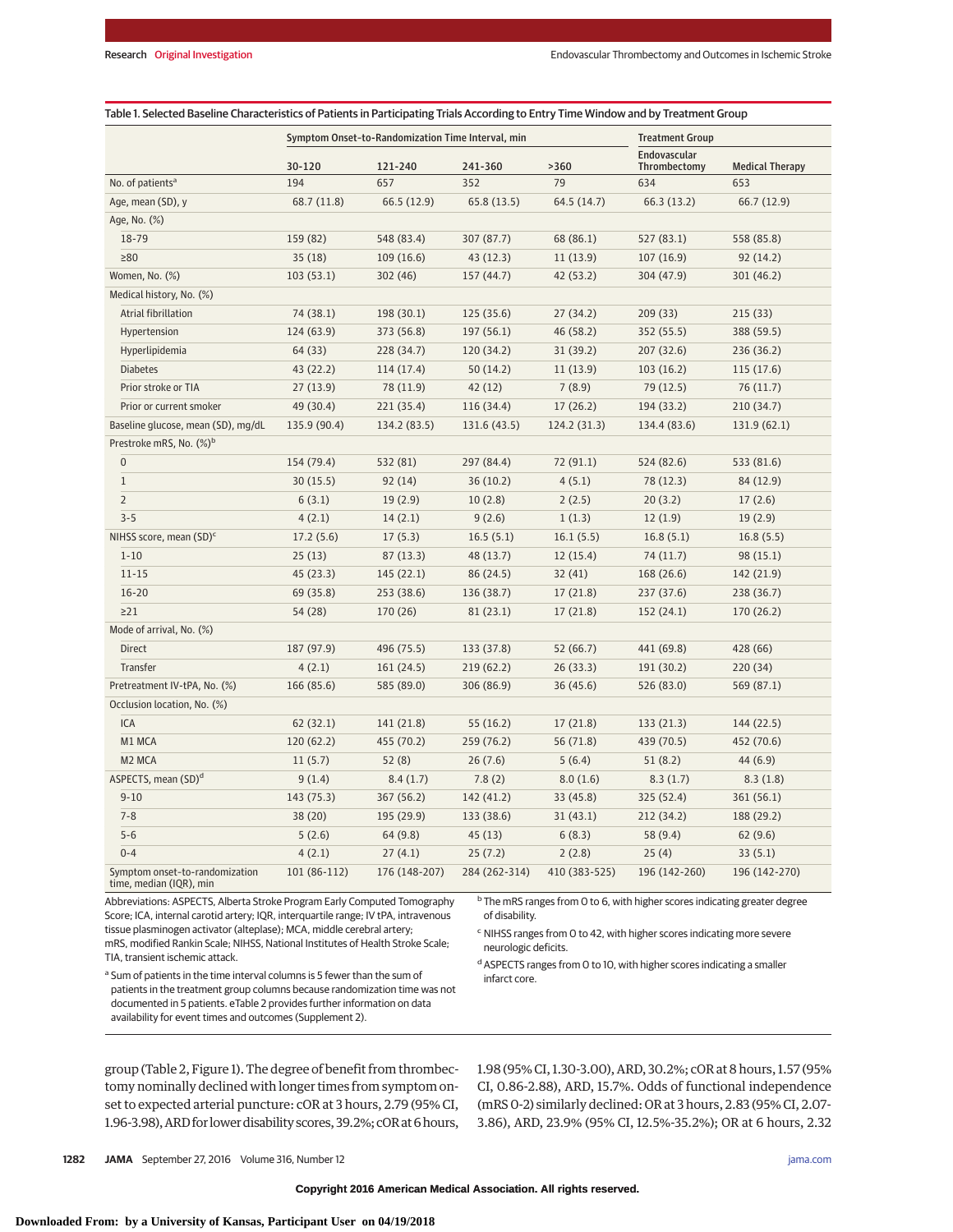Table 2. Association of a 1-Hour Treatment Delay With Disability Level, Functional Independence (mRS 0-2), and Mortality at 3 Months in the Endovascular Thrombectomy vs Medical Therapy Groups

|                                                                          | <b>Endovascular Thrombectomy</b> |                                                  | <b>Medical Therapy</b>          | P Value for<br>Interaction<br>With               |                           |  |  |  |  |
|--------------------------------------------------------------------------|----------------------------------|--------------------------------------------------|---------------------------------|--------------------------------------------------|---------------------------|--|--|--|--|
|                                                                          | OR (95% CI)<br>per 1-Hour Delay  | ARD, % (95% CI)<br>per 1-Hour Delay <sup>a</sup> | OR (95% CI)<br>per 1-Hour Delay | ARD, % (95% CI)<br>per 1-Hour Delay <sup>a</sup> | <b>Treatment</b><br>Group |  |  |  |  |
| Symptom Onset-to-Randomization Time Interval                             |                                  |                                                  |                                 |                                                  |                           |  |  |  |  |
| mRS shift <sup>b</sup>                                                   | 0.88 (0.81 to 0.96)              | $-4.7$                                           | 0.98 (0.89 to 1.07)             | $-0.5$                                           | .10                       |  |  |  |  |
| mRS 0-2                                                                  | 0.87 (0.79 to 0.97)              | $-3.4$ ( $-5.8$ to $-0.8$ )                      | 0.92 (0.81 to 1.05)             | $-1.6$ ( $-3.9$ to 1.0)                          | .49                       |  |  |  |  |
| Mortality                                                                | 1.11 (0.96 to 1.27)              | 1.4 $(-0.5$ to 3.4)                              | 0.88 (0.76 to 1.03)             | $-1.9$ ( $-3.9$ to 0.5)                          | .03                       |  |  |  |  |
| Symptom Onset-to-Arterial Puncture Time Interval (Expected) <sup>c</sup> |                                  |                                                  |                                 |                                                  |                           |  |  |  |  |
| mRS shift <sup>b</sup>                                                   | 0.88 (0.80 to 0.96)              | $-5.3$                                           | $0.98(0.89 \text{ to } 1.08)$   | $-0.5$                                           | .07                       |  |  |  |  |
| mRS 0-2                                                                  | 0.87 (0.78 to 0.96)              | $-3.4$ ( $-6.1$ to $-1.0$ )                      | 0.93 (0.82 to 1.06)             | $-1.4$ ( $-3.7$ to 1.2)                          | .37                       |  |  |  |  |
| Mortality                                                                | 1.12 (0.97 to 1.30)              | 1.5 $(-0.4$ to 3.7)                              | 0.88 (0.76 to 1.02)             | $-1.9$ ( $-3.9$ to 0.5)                          | .02                       |  |  |  |  |
| Symptom Onset-to-Reperfusion Time Interval (Expected) <sup>d</sup>       |                                  |                                                  |                                 |                                                  |                           |  |  |  |  |
| mRS shift <sup>b</sup>                                                   | 0.87 (0.79 to 0.95)              | $-6.1$                                           | 0.99 (0.90 to 1.09)             | $-0.4$                                           | .046                      |  |  |  |  |
| mRS 0-2                                                                  | 0.85 (0.77 to 0.95)              | $-4.0$ ( $-6.4$ to $-1.3$ )                      | $0.94$ (0.83 to 1.06)           | $-1.2$ ( $-3.5$ to 1.2)                          | .25                       |  |  |  |  |
| Mortality                                                                | 1.16 (1.01 to 1.32)              | $2.0$ (0.1 to 4.0)                               | $0.88$ (0.76 to 1.02)           | $-1.9$ ( $-3.9$ to 0.5)                          | .048                      |  |  |  |  |
| Symptom Onset-to-ED Arrival Time Interval                                |                                  |                                                  |                                 |                                                  |                           |  |  |  |  |
| mRS shift <sup>b</sup>                                                   | 1.01 (0.93 to 1.09)              | $\mathbf{0}$                                     | 0.99 (0.91 to 1.08)             | $\mathbf{0}$                                     | .79                       |  |  |  |  |
| mRS 0-2                                                                  | 1.00 (0.93 to 1.08)              | $0.0$ (-1.8 to 1.9)                              | 0.95 (0.81 to 1.10)             | $-1.0$ ( $-3.9$ to 1.9)                          | .52                       |  |  |  |  |
| Mortality                                                                | 1.01 (0.88 to 1.16)              | $0.1$ (-1.6 to 2.0)                              | $0.90$ (0.78 to 1.03)           | $-1.6$ ( $-3.5$ to 0.4)                          | .21                       |  |  |  |  |
| ED Arrival-to-Randomization Time Interval                                |                                  |                                                  |                                 |                                                  |                           |  |  |  |  |
| mRS shift <sup>b</sup>                                                   | 0.56 (0.46 to 0.68)              | $-16.2$                                          | $0.97$ (0.81 to 1.16)           | $-1.2$                                           | < 0.01                    |  |  |  |  |
| mRS 0-2                                                                  | 0.55 (0.43 to 0.71)              | $-14.1$ ( $-19.2$ to $-8.3$ )                    | 0.96 (0.75 to 1.24)             | $-0.8$ ( $-5.2$ to 4.4)                          | .002                      |  |  |  |  |
| Mortality                                                                | 1.42 (1.08 to 1.88)              | 5.1(1.0 to 10.1)                                 | 0.95 (0.72 to 1.26)             | $-0.8$ ( $-4.5$ to 3.8)                          | .049                      |  |  |  |  |
| ED Arrival-to-Arterial Puncture Time Interval (Expected) <sup>e</sup>    |                                  |                                                  |                                 |                                                  |                           |  |  |  |  |
| mRS shift <sup>b</sup>                                                   | 0.56 (0.47 to 0.67)              | $-16.8$                                          | $0.98$ (0.82 to 1.16)           | $-1.2$                                           | < .001                    |  |  |  |  |
| mRS 0-2                                                                  | 0.55 (0.43 to 0.71)              | $-14.1$ ( $-19.2$ to $-8.3$ )                    | 0.94 (0.74 to 1.19)             | $-1.2$ ( $-5.4$ to 3.5)                          | .001                      |  |  |  |  |
| Mortality                                                                | 1.44 (1.11 to 1.87)              | 5.4 (1.4 to 10.0)                                | 0.98 (0.75 to 1.27)             | $-0.3$ ( $-4.0$ to 3.8)                          | .03                       |  |  |  |  |
| ED Arrival-to-Reperfusion Time Interval (Expected) <sup>f</sup>          |                                  |                                                  |                                 |                                                  |                           |  |  |  |  |
| mRS shift <sup>b</sup>                                                   | $0.57$ (0.48 to 0.67)            | $-16.7$                                          | $0.95$ (0.80 to 1.12)           | $-2.2$                                           | < .001                    |  |  |  |  |
| mRS 0-2                                                                  | 0.56 (0.45 to 0.70)              | $-13.7$ ( $-18.2$ to $-8.6$ )                    | 0.91 (0.73 to 1.13)             | $-1.8$ ( $-5.7$ to 2.4)                          | .001                      |  |  |  |  |
| Mortality                                                                | 0.91 (0.88 to 0.93)              | $-1.2$ ( $-1.6$ to $-0.9$ )                      | 1.06 (0.84 to 1.33)             | $0.9$ (-2.5 to 4.8)                              | .02                       |  |  |  |  |

Abbreviations: ARD, absolute risk difference; ED, emergency department; mRS, modified Rankin Scale; mTICI, modified Thrombolysis in Cerebral Infarction; OR, odds ratio.

- <sup>a</sup> Absolute risk difference (negative values indicate lower absolute rate with later therapy; positive values indicate higher absolute rate with later therapy).
- **b** mRS shift: common OR over 6 levels of the 7-level modified Rankin Scale (with mRS strata 5 and 6 as the worst outcome level).
- <sup>c</sup> Derived by adding to the actual symptom onset–to-randomization value for each patient in both the endovascular and medical groups, the study mean for the time from randomization to arterial puncture of the trial in which they participated. Arterial puncture is considered procedure start.
- <sup>d</sup> Derived by adding to the actual symptom onset–to-randomization value for each patient in both the endovascular and medical groups, the study mean for the time from randomization to substantial reperfusion (mTICI score of 2b or 3) of the trial in which they participated.
- <sup>e</sup> Derived by adding to the actual ED arrival–to-randomization value for each patient in both the endovascular and medical groups, the study mean for the time from randomization to arterial puncture of the trial in which they participated.
- <sup>f</sup> Derived by adding to the actual ED arrival–to-randomizationvalue foreach patient in both the endovascular and medical groups, thestudymean for the time from randomization tosubstantial reperfusion (mTICI score of 2b or 3) of the trial in which they participated.

(95% CI, 1.56-3.44), ARD, 18.1% (95% CI, 5.7%-30.5%); OR at 8 hours, 2.03 (95% CI, 1.03-3.99), ARD, 14.3% (95% CI, 0.1%- 28.5%). The time at which the lower 95% CI for estimated treatment benefit first crossed 1.0 and was no longer statistically significantwas at an symptom onset–to–expected arterial puncture time of 7 hours and 18 minutes (Figure 1).

Treatment effect was not significantly modified by the symptom onset–to–emergency department arrival time interval. However, pronounced treatment effect modification was observed with time intervals beginning from emergencydepartment arrival (Table 2). Excellent outcome (mRS 0-1), symptomatic hemorrhage, and major parenchymal hematoma did not show interactions of time with treatment group (eTable 9 and eFigure 4 in [Supplement 2\)](http://jama.jamanetwork.com/article.aspx?doi=10.1001/jama.2016.13647&utm_campaign=articlePDF%26utm_medium=articlePDFlink%26utm_source=articlePDF%26utm_content=jama.2016.13647).

Among the 634 patients randomized to the endovascular group, arterial puncture was performed in 607 (95.7%) and thrombectomy intervention in 563 (88.8%). The most common reason for nonintervention was interval resolution of target occlusion (eTable 10 in [Supplement 2\)](http://jama.jamanetwork.com/article.aspx?doi=10.1001/jama.2016.13647&utm_campaign=articlePDF%26utm_medium=articlePDFlink%26utm_source=articlePDF%26utm_content=jama.2016.13647). Among the 549 patients who underwent an endovascular thrombectomy intervention and had resultingmTICI scores documented, substantial reperfusion was achieved in 390 (71.0%). Among the 607 patients who had an arterial access puncture, the median time from symptom onset to arterial puncture was 238 minutes (IQR, 180-302) and from symptom onset to reperfusion 301 minutes (IQR, 226-384) (eFigure 2 in [Supplement 2\)](http://jama.jamanetwork.com/article.aspx?doi=10.1001/jama.2016.13647&utm_campaign=articlePDF%26utm_medium=articlePDFlink%26utm_source=articlePDF%26utm_content=jama.2016.13647).

Among the endovascular group patients in whom substantial reperfusion was achieved, delay in symptom symptom onset–to-reperfusion times was associated with increased levels of 3-month disability (Figure 2; eTable 11 and eFigure 5 in [Supplement 2\)](http://jama.jamanetwork.com/article.aspx?doi=10.1001/jama.2016.13647&utm_campaign=articlePDF%26utm_medium=articlePDFlink%26utm_source=articlePDF%26utm_content=jama.2016.13647). Considering outcome distributions across all mRS health states, for every 9-minute delay in symptom symptom onset–to–substantial endovascular reperfusion time, 1 of every 100 treated patients had a worse disability outcome (higher score by 1 or more levels on the mRS). The probability of functional independence (mRS 0-2) at 3 months declined from 64.1% with symptom onset– to-reperfusion time of 180 minutes to 46.1% with symptom onset–to-reperfusion time of 480 minutes (Figure 2). The associations of time delay with poorer outcomes were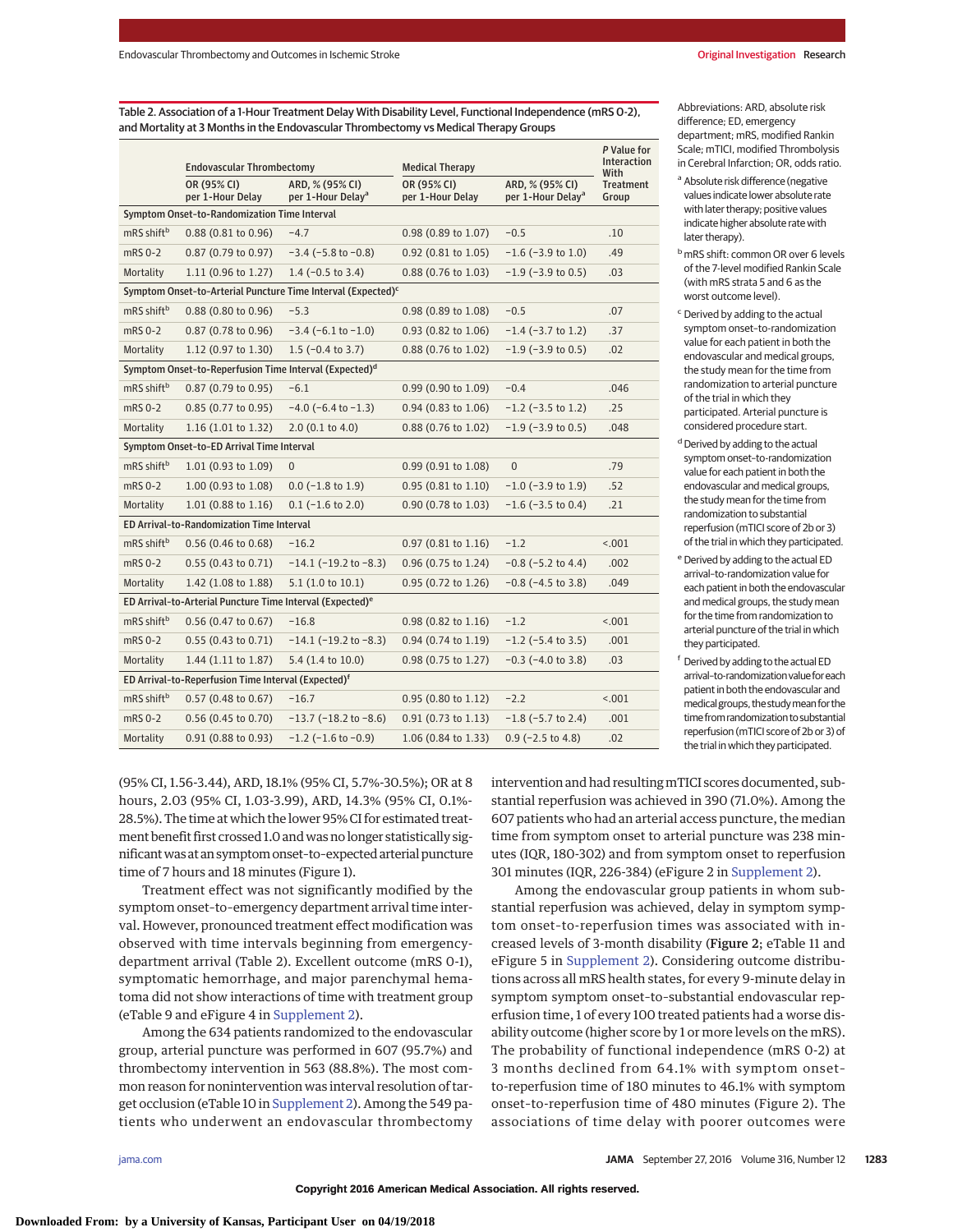Treatment group

Endovascular thrombectomy Medical therapy alone

### Figure 1. Association of Time From Symptom Onset to Expected Time of Endovascular Thrombectomy Procedure Start (Arterial Puncture) With Disability Levels at 3 Months in Endovascular (n = 633) vs Medical Therapy (n = 645) Groups

- Odds ratio for less disability at 3 mo in endovascular thrombectomy **A** vs medical therapy alone groups by time to treatment
- **B** Difference in adjusted 3-mo disability rates between endovascular thrombectomy and medical therapy alone groups by time to treatment



100 mRS 0-5 mRS Range Percentage of Patients by mRS Range 80 mRS 0-4 Percentage of Patients by 60 mRS 0-3 40 mRS 0-2 20 mRS 0-1 mRS 0 0 120 150 180 210 240 270 300 330 360 390 420 450 480 510 Time From Symptom Onset to Expected Arterial Puncture, min

mRS indicates modified Rankin Scale. Time was analyzed as a continuous variable. Data were adjusted for age, sex, baseline stroke severity (National Institutes of Health Stroke Scale), target occlusion location, and concomitant intravenous tissue plasminogen activator. A, The 6-level mRS combined ranks 5 and 6 into a single worst outcome rank. The solid curve indicates the best linear fit between the common odds ratio for improved outcome over the 6-level mRS. The dashed curves indicate 95% CIs. The P value for interaction was .07. The lower bound of the 95% CI crosses 1.0 at 438 minutes (vertical blue dashed line). When the 7-level mRS was analyzed, with rank 5 considered a better outcome than rank 6, the lower bound of the 95% CI crossed 1.0 at 418 minutes. B, Upper solid line of each colored band indicates outcome rate in the endovascular thrombectomy group; lower dashed line of each band indicates outcome rate in the medical care only group. The widths of the colored bands

indicate the absolute differences between the endovascular thrombectomy and medical therapy groups for that mRS cut point at each time point. Categories are cumulative, so that mRS 0-3 includes all patients with outcomes of mRS 0-3. For example, at the symptom onset to expected arterial puncture time of 300 minutes, the x intercepts indicate outcome rates (mRS 0: 8.3% for the endovascular thrombectomy group vs 4.3% for the medical therapy group; mRS 0-1: 22.9% for the endovascular thrombectomy group vs 12.9% for the medical therapy group; mRS 0-2: 43.1% for the endovascular thrombectomy group vs 28.2% for the medical therapy group; mRS 0-3: 62.7% for the endovascular thrombectomy group vs 47.3% for the medical therapy group; mRS 0-4: 82.4% for the endovascular thrombectomy group vs 72.0% for the medical therapy group; mRS 0-5: 90.0% for the endovascular thrombectomy group vs 83.3% for the medical therapy group).

Figure 2. Association of Time From Symptom Onset to Actual Reperfusion Among Patients in the Endovascular Thrombectomy Group Achieving Substantial Reperfusion With 90-Day Disability Outcomes Using an Adjusted Ordinal Logistic Regression Model



Data are from the 390 endovascular group patients in whom substantial reperfusion (modified Thrombolysis in Cerebral Infarction score of 2b or 3) was achieved. Rows are intercepts from a single model using all 390 patients, treating time as a continuous variable. Model adjusted for age, sex, baseline stroke severity (National Institutes of Health Stroke Scale), target occlusion location, and concomitant intravenous tissue plasminogen activator.

magnified in the time segment from emergency department arrival through reperfusion (Table 2; eFigure 6 in [Supplement](http://jama.jamanetwork.com/article.aspx?doi=10.1001/jama.2016.13647&utm_campaign=articlePDF%26utm_medium=articlePDFlink%26utm_source=articlePDF%26utm_content=jama.2016.13647) [2\)](http://jama.jamanetwork.com/article.aspx?doi=10.1001/jama.2016.13647&utm_campaign=articlePDF%26utm_medium=articlePDFlink%26utm_source=articlePDF%26utm_content=jama.2016.13647). Considering outcome distributions across all mRS health states, for every 4-minute delay in emergency department door-to-reperfusion time, 1 of every 100 treated patients had a worse disability outcome (eTable 12 in [Supplement 2\)](http://jama.jamanetwork.com/article.aspx?doi=10.1001/jama.2016.13647&utm_campaign=articlePDF%26utm_medium=articlePDFlink%26utm_source=articlePDF%26utm_content=jama.2016.13647). Among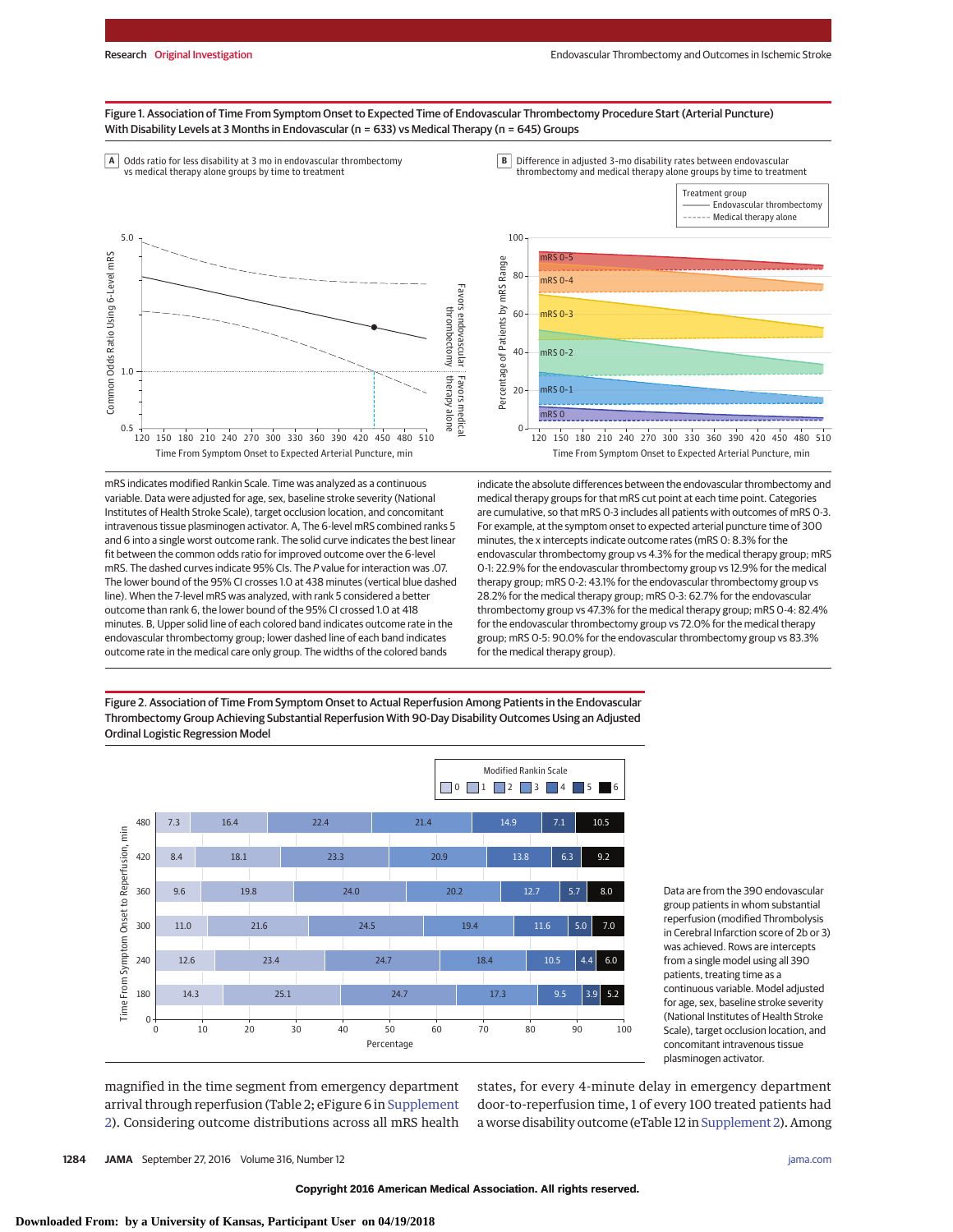#### Figure 3. Relation Between In-Hospital Treatment Speeds and Functional Independence (mRS 0-2) at 3 Months Among Direct Arrival Patients in the Endovascular Thrombectomy Group Achieving Substantial Reperfusion (mTICI score, 2b or 3)



**B** Functional independence (mRS 0-2) by time from brain imaging to actual substantial reperfusion 100 Functional Independence at 90 d Functional Independence at 90 d 80 Percentage of Patients With Percentage of Patients With 60 40 20  $^{+0}_{60}$ 60 240 270 300 90 120 150 180 210 Time From Brain Imaging to Reperfusion, min

mRS indicates modified Rankin Scale; mTICI, modified Thrombolysis in Cerebral Infarction. Data are from the 390 endovascular group patients in whom substantial reperfusion (mTICI score, 2b or 3) was achieved. Curves were obtained from logistic regression of outcome on time as a continuous variable, after adjustment for age, sex, baseline stroke severity (National Institutes of

Health Stroke Scale), target occlusion location, and concomitant intravenous tissue plasminogen activator. Solid curves indicate point estimates. Dashed curves indicate 95% CIs. Substantial reperfusion was defined as mTICI score of 2b or 3 flow at the end of intervention.

direct arrival patients, functional independence at 3 months was more frequent both with faster emergency department door–to-reperfusion and brain imaging–to-reperfusion times (Figure 3). Rates of mortality, symptomatic intracranial hemorrhage, and major parenchymal hematoma did not significantly change with longer delay to reperfusion (eTable 13 in [Supplement 2\)](http://jama.jamanetwork.com/article.aspx?doi=10.1001/jama.2016.13647&utm_campaign=articlePDF%26utm_medium=articlePDFlink%26utm_source=articlePDF%26utm_content=jama.2016.13647).

Rates of functional independence at 3 months declined with delay in symptom onset–to-reperfusion time in a parallelmanner in 6 of the 7 analyzed subgroups: age, baseline stroke severity, clot location, initial extent of cerebral infarction (ASPECTS), patient arrival directly or by transfer, and time from symptom onset to IV tPA start (eFigure 7 in [Supplement 2\)](http://jama.jamanetwork.com/article.aspx?doi=10.1001/jama.2016.13647&utm_campaign=articlePDF%26utm_medium=articlePDFlink%26utm_source=articlePDF%26utm_content=jama.2016.13647). In contrast, rates of independent outcome declined more steeply in patients treated with IV tPA vs tPA-ineligible patients (7.4% per hour [95% CI, 3.8% to 10.9%] for patients treated with IV tPA vs 3.4% [95% CI, −0.5% to 7.3%] for tPA-ineligible patients, *P* = .047).

Workflow time intervals differed between direct arrival patients and transfer patients (eTable 11 and eFigure 8 in [Supplement 2\)](http://jama.jamanetwork.com/article.aspx?doi=10.1001/jama.2016.13647&utm_campaign=articlePDF%26utm_medium=articlePDFlink%26utm_source=articlePDF%26utm_content=jama.2016.13647). Transfer patients had faster processes of care at the endovascular hospital than direct arrival patients, with emergency department door–to–arterial puncture times of 81 minutes (IQR, 58-105) for transfer patients vs 116 minutes (IQR, 83-160) for direct arrival patients, *P* < .001. But the longer symptom onset to arrival times (207 minutes [IQR, 160-256] for transfer patients vs 65 minutes [IQR, 44-116] for direct arrival patients, *P* < .001) resulted in overall longer symptom onset–to-randomization intervals (260 minutes [IQR, 215- 310] for transfer patients vs 165 minutes [IQR, 125-226] for direct arrival patients, *P* < .001). Considering all endovascular group patients, high proportions (62%-81%) were treated within the time intervals recommended by multispecialty guidelines in effect at the time of study conduct,<sup>20</sup> but low proportions (4%-13%) were treated within more recently promul-gated "ideal" target intervals (eTable 14 in [Supplement 2\)](http://jama.jamanetwork.com/article.aspx?doi=10.1001/jama.2016.13647&utm_campaign=articlePDF%26utm_medium=articlePDFlink%26utm_source=articlePDF%26utm_content=jama.2016.13647).<sup>21</sup>

# Discussion

This study provides additional evidence regarding the association between treatment time and the benefit of endovascular reperfusion. Compared with best medical therapy alone, endovascular thrombectomy therapy was associated with improved outcomes when procedure start (arterial puncture) could be performed within the first 7.3 hours after symptom onset among patients meeting the brain imaging entry criteria for inclusion in these randomized trials. Moreover, within this period, functional outcomes were better the sooner after symptom onset that endovascular reperfusion was achieved, emphasizing the importance of programs to enhance patient awareness, out-of-hospital care, and in-hospital management to shorten symptom onset–to-treatment times.

The magnitude of the association between time to treatment and outcomewas clinicallymeaningful. Based on the current study, and assuming the findings are generalizable to the population of patients with acute ischemic stroke due to largevessel occlusion, among every 1000 patients achieving substantial endovascular reperfusion, for every 15-minute faster emergency department door–to-reperfusion time, an estimated 39 patients would have a less-disabled outcome at 3 months, including 25 more who would achieve functional independence (mRS 0-2). The findings that in-hospital processes of care are directly associated with improved functional outcome is noteworthy. In addition to faster time from emergency department door to reperfusion, faster time from brain imaging to reperfusion was associated with better 3-month functional outcomes. These findings are largely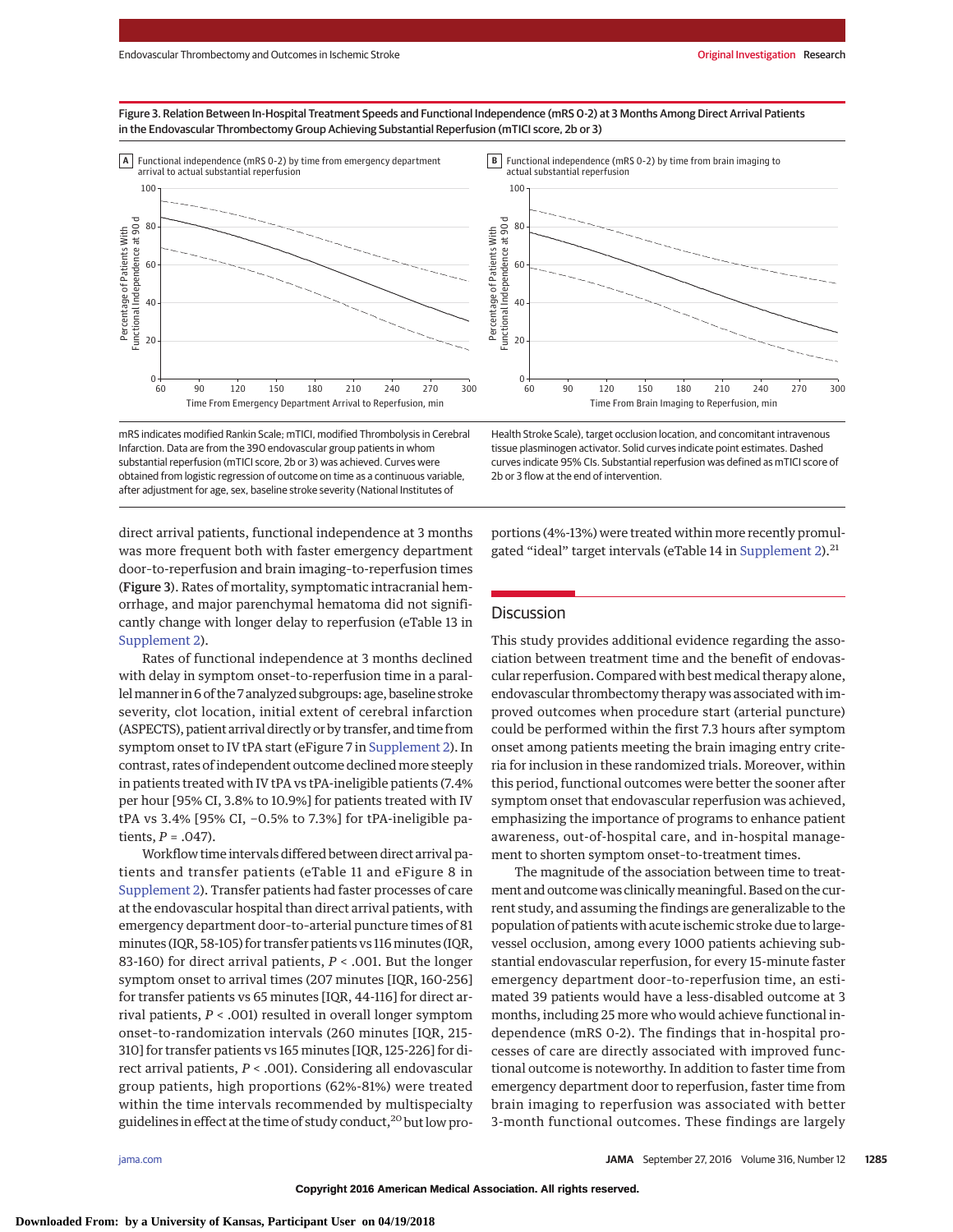consistent with those of prior endovascular intervention observational cohorts and trials<sup>22-24</sup> and of studies of intravenous thrombolysis.25,26

Use of brain imaging to exclude patients with a large core of permanently infarcted brain tissue in the trials in this pooled analysis may have influenced the strength of the association between symptom onset-to-randomization and symptom onset–to-reperfusion times and outcomes. Four of the 5 trials formally excluded patients with large ischemic cores evident on initial brain imaging from study participation.<sup>2-5</sup> The fifth trial required investigator and treating physician uncertainty regarding patient potential to benefit from therapy,<sup>1</sup> which may have resulted in informal exclusion of some patients with large cores. In the current study, patients with moderate infarct core volumes (ASPECT score, 7-8) had a shallower decline in benefit with longer symptom onset–to-reperfusion than patients with minor infarct core volumes (ASPECT score, 9-10). The exclusion of patients with even larger cores from the trials likely attenuated the relationship between symptom onset–toreperfusion time and frequency of good functional outcomes. Similarly, in a population with more patients with large, already-established infarcts, symptom onset–to-reperfusion time would likely have greater association with mortality than in the trials pooled in this study.24

A time-by–treatment group interaction was observed for the interval from emergency department arrival to randomization, but not from symptom onset to emergency department arrival. There are several possible reasons the stronger association of time intervals after arrival with outcome. One is the application of study entry criteria after emergency department arrival. By eliminating patients with clinical features that indicated a very mild ischemic injury, and clinical and brain imaging features that indicated an advanced and extensive injury, the entry criteria likely filtered out patients who experienced very slow or very fast progression during the symptom onset–to-emergency department door period. A second likely source is differential reliability of documented times for stroke onset vs emergency department arrival. Time of emergency department arrival is generally accurately documented in patient medical records. In contrast, the time of stroke onset (last known well) is often imprecisely determined or documented.<sup>27</sup> In some patients, symptom onset occurs during sleep and the actual symptom onset time is not known. In others, the neurologic deficit may render the patient unable to accurately observe or report the time of symptom onset. A third possibility is physiological. Human cerebral ischemic injury may follow an exponential or sigmoid growth trajectory, with more rapid progression at intermediate after–symptom onset times than early after–symptom onset times. Available human serial brain imaging studies have not strongly suggested that the infarct growth curve has a sigmoid shape but have been relatively small and underpowered.<sup>28,29</sup>

Patient characteristics also were related to the association of symptom onset–to-reperfusion time with outcomes. At all symptom onset–to-reperfusion times, absolute rates of functional independence at 3 months were higher for patients younger than 80 years than those 80 years and

older, although both declined at a similar pace with longer treatment intervals. Absolute rates were also higher at all time points (with parallel declines with longer symptom onset–to-reperfusion time) for patients with moderatepresenting neurologic deficits (NIHSS score, 10-19) compared with severe (NIHSS score, ≥20). In contrast, although longer symptom onset–to-reperfusion times were associated with a lower frequency of functional independence for M1 MCA occlusions, these longer times tended not to be associated with functional independence rates for ICA occlusions. ICA occlusions had relatively modest rates of functional independence at all analyzed symptom onset–to-reperfusion intervals. Potentially, patients with ICA occlusions who were prone to rapid infarct progression were excluded from the studies by the requirement for small or moderate core infarct size at entry. Patients receiving IV tPA had steeper declines in functional independence with longer symptom onset–toreperfusion times than tPA-ineligible patients. These findings may reflect that the comorbidities constituting contraindications to tPA in the tPA-ineligible patients limited their ability to achieve high functional independence rates, even when reperfusion occurred early.

The results of this study reinforce guideline recommendations to pursue endovascular treatment when arterial puncture can be initiated within 6 hours of symptom onset,  $7-9$  and provide evidence that potentially supports strengthening of recommendations for treatment from 6 through 7.3 hours after symptom onset. Although point estimates suggested that benefitmay continue to accrue up to and beyond 8 hours, there were insufficient numbers of patients in the extended timewindow to provide firm insights. These observations underline the importance of enrollment of brain imaging–selected patients in ongoing randomized trials evaluating endovascular reperfusion patients in longer time windows [\(NCT02142283,](http://clinicaltrials.gov/show/NCT02142283) [NCT02586415\).](http://clinicaltrials.gov/show/NCT02586415)

The findings also provide data useful for the refinement of guidelines on speed-of-care processes in patients undergoing endovascular reperfusion. The process time intervals in the pooled trial data set fall between the extremely lenient current multispecialty recommendations and extremely stringent ideal recommendations.<sup>20,21</sup> These time windows represent a good foundation upon which to further improve in practice as centers become proficient at routinely performing endovascular therapies and the need to obtain researchinformed consent is no longer present. For continuous quality improvement programs, reasonable time targets for care processes might be those near the best 25th percentile in the pooled trial database, which would include 50 minutes for brain imaging–to–arterial puncture time, 75 minutes for emergency department door–to–arterial puncture time, and 110minutes for emergency department door–to-reperfusion time.

Several potential limitations should be considered in interpreting the results of this study. First, differences in entry criteria and patient characteristics among the trials is a source of potential bias; random-effects models were used to mitigate potential confounding. Second, several different time intervals in the delivery of endovascular thrombectomy are potentially relevant when analyzing treatment delay and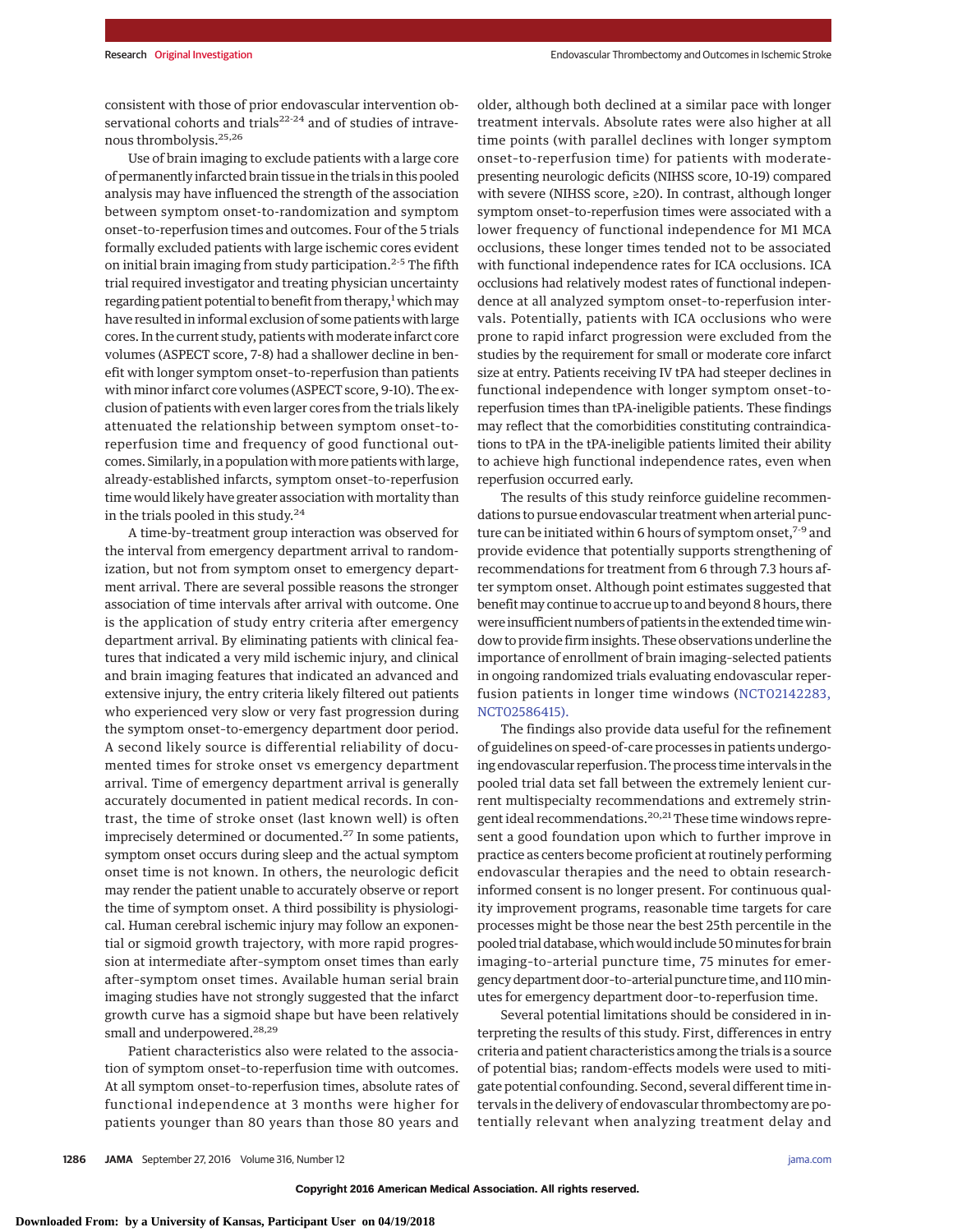treatment group interaction, including symptom onset to randomization, symptom onset to expected procedure start, and symptom onset to expected reperfusion. The primary analysis used the time interval that is the focus of national guideline recommendations, symptom onset to expected arterial puncture, and results for other intervals were also analyzed.7-9 Third, functional outcomes were assessed at 3 months. Some further improvement may occur subsequently, especially among patients with more severe strokes. However, studies have shown that functional status at 3 months correlates well with functional status at 1 year.<sup>30</sup> Fourth, the definition of symptomatic intracranial hemorrhage varied in minor ways across studies; to mitigate this, a uniform radiologic variable was also examined—major parenchymal hematoma. Fifth, the results of this study are not generalizable to patientswhowould

not meet the entry criteria of the component trials. However, the pooled patients were treated at many centers in multiple countries on 4 continents, suggesting wide applicability.

# **Conclusions**

In this individual patient data meta-analysis of 5 randomized clinical trials of patients with large-vessel ischemic stroke, earlier treatment with endovascular thrombectomy + medical therapy compared with medical therapy alone was associated with lower degrees of disability at 3 months. Benefit was greatest with time from symptom onset to arterial puncture for thrombectomy of under 2 hours and became nonsignificant after 7.3 hours.

#### ARTICLE INFORMATION

**Correction:** This article was corrected online for an error in eTable 7 of Supplement 2 on December 19, 2016.

**Author Affiliations:** David Geffen School of Medicine, University of California-Los Angeles, Los Angeles (Saver); University of Calgary, Calgary, Alberta, Canada (Goyal, Menon, Demchuk, Hill); Erasmus MC, University Medical Center Rotterdam, Rotterdam, the Netherlands (van der Lugt, Dippel, Fransen, Lingsma); Academic Medical Center, Amsterdam, the Netherlands (Majoie, Berkhemer, Roos); University of Melbourne, Melbourne, Australia (Campbell, Davis, Mitchell); Grady Memorial Hospital, Emory University School of Medicine, Atlanta, Georgia (Nogueira); Hospital Vall d'Hebron, Barcelona, Spain (Tomasello, Molina); Hospital de Bellvitge, L'Hospet de Llobregat, Barcelona, Spain (Cardona); Erlanger Hospital at the University of Tennessee, Chattanooga (Devlin); Swedish Medical Center, Englewood, Colorado (Frei); Klinikum der Goethe–Universität, Frankfurt, Germany (du Mesnil de Rochemont); University of Pittsburgh Medical Center, Pittsburgh Pennyslvania (Jovin); State University of New York at Buffalo, Buffalo (Siddiqui); Maastricht University Medical Center, Maastricht, the Netherlands (van Zwam, van Oostenbrugge); Hospital Germans Trias i Pujol, Barcelona, Spain (Castaño, Davalos); Erlanger Medical Center, Chattanooga, Tennessee (Sapkota); Hospital Clinic de Barcelona, Barcelona, Spain (Chamorro); University Health Network, Toronto, Ontario, Canada (Silver); Florey Institute, Melbourne, Australia (Donnan); University of Alberta, Edmonton, Alberta, Canada (Shuaib); Altair Biostatistics, St Louis Park, Minnesota (Brown); Philadelphia College of Osteopathic Medicine, Philadelphia, Pennyslvania (Stouch).

**Author Contributions:** Drs Saver and Hill had full access to all of the data in the study and take responsibility for the integrity of the data and the accuracy of the data analysis. Drs Saver, Goyal, and van der Lugt are co-equal first authors. Drs Mitchell, Davalos, Roos, and Hill are co-equal senior authors. Concept and design: Saver, Goyal, van der Lugt, Menon, Campbell, Frei, Berkhemer, Chamorro, Mitchell, Davalos, Roos, Hill.

Acquisition, analysis, or interpretation of data: Saver, Goyal, van der Lugt, Menon, Majoie, Dippel, Campbell, Nogueira, Demchuk, Tomasello, Cardona, Devlin, du Mesnil de Rochemont, Berkhemer, Jovin, Siddiqui, van Zwam, Davis, Castaño, Sapkota,

Fransen, Molina, van Oostenbrugge, Chamorro, Lingsma, Silver, Donnan, Shuaib, Brown, Stouch, Mitchell, Roos, Hill.

Drafting of the manuscript: Saver, van der Lugt, Menon, Demchuk, Chamorro, Stouch, Hill. Critical revision of the manuscript for important intellectual content: Saver, Goyal, Menon, Majoie, Dippel, Campbell, Nogueira, Demchuk, Tomasello, Cardona, Devlin, Frei, du Mesnil de Rochemont, Berkhemer, Jovin, Siddiqui, van Zwam, Davis, Castaño, Sapkota, Fransen, Molina, van Oostenbrugge, Chamorro, Lingsma, Silver, Donnan, Shuaib, Brown, Mitchell, Davalos, Roos, Hill.

Statistical analysis: Saver, Menon, Davis, Chamorro, Lingsma, Brown, Stouch, Hill. Obtained funding: Saver, Jovin, Chamorro, Roos, Hill.

Administrative, technical, or material support: Saver, Nogueira, Demchuk, Devlin, du Mesnil de Rochemont, van Zwam, Castaño, Fransen, Chamorro, Silver, Davalos, Roos, Hill. Study supervision: Saver, Nogueira, Cardona, Siddiqui, Chamorro, Silver, Shuaib, Mitchell, Davalos, Roos, Hill.

**Conflict of Interest Disclosures:** All authors have completed and submitted the ICMJE Form for Disclosure of Potential Conflicts of Interest. No authors received any payments for work on the submitted manuscript. Dr Saver reports being an employee of the University of California; serving as an unpaid site investigator in multicenter trials run by Medtronic and Stryker for which the UC Regents received payments on the basis of clinical trial contracts for the number of subjects enrolled; receiving stock options for services as a scientific consultant regarding trial design and conduct to Cognition Medical; receiving funding for services as a scientific consultant regarding trial design and conduct to Covidien/Medtronic, Stryker, Neuravi, BrainsGate, Pfizer, Bristol Myers-Squibb, Boehringer Ingelheim (prevention only), ZZ Biotech, and St Jude Medical; serving as an unpaid consultant to Genentech advising on the design and conduct of the PRISMS trial; neither the University of California nor Dr Saver received any payments for this voluntary service. The University of California has patent rights in retrieval devices for stroke. Dr Goyal reports receiving grants from Covidien/Medtronic, consulting payments from Covidien/Medtronic, and having patent rights in systems and methods for diagnosing strokes

(PCT/ CA2013/000761) licensed to GE Healthcare. Dr van der Lugt reports grant funding from the Dutch Heart Foundation, AgioCare BV, Medtronic/Covidien/EV3, MEDAC Gmbh/LAMEPRO/Penumbra, Stryker, and Top Medical/Concentric. Dr Menon reports serving as an unpaid member of in the ESCAPE trial, which received support from Covidien/Medtronic, receiving grant support from AstraZeneca, honoraria from Penumbra, a submitted patent for triaging systems in ischemic stroke, and serving on the board of QuikFlo Health. Dr Majoie reports that his institution has received honoraria for his service on a Speaker's Bureau from Stryker. Dr Dippel reports that his institution has received honoraria for his speaking from Stryker and grant funding from the Dutch Heart Foundation, AgioCare BV, Medtronic/Covidien/EV3, MEDAC Gmbh/ LAMEPRO, Penumbra, Stryker, and Top Medical/ Concentric. Dr Campbell reports that his institution received a grant to support the EXTEND-IA trial from Covidien/Medtronic. Dr Campbell reports grant funding from the National Health and Medical Research Council of Australia and Medtronic and fellowships from the National Heart Foundation of Australia, National Stroke Foundation of Australia, and Royal Australasian College of Physicians. Dr Nogueira reports receiving fees for service on steering and data safety monitoring committees to Medtronic, Stryker, Penumbra, and Rapid Medical. Dr Demchuk reports receiving grant support and personal fees from Covidien/Medtronic and personal fees from Pulse Therapeutics. Dr Devlin reports that his institutions received clinical trial payments for patients enrolled in clinical trials from Medtronic, clinical trial support from Brainsgate and Genervon, and holding a patent. Dr Frei reports personal fees from Penumbra, Stryker, Codman, MicroVention, and Siemens. Dr Jovin reports receiving fees for service on steering committees from Silk Road Medical, Covidien, Stryker Neurovascular, Air Liquide; personal fees from Neuravi and Johnson & Johnson; nonfinancial support from Fundacio Ictus; and serving on the advisory board for Anaconda. Dr Siddiqui reports personal fees from StimSox, Valor Medical, Neuro Technology Investors, Cardinal Health, Medina Medical Systems, Buffalo Technology Partners, International Medical Distribution Partners, Codman & Shurtleff, Medtronic, GuidePoint Global Consulting, Penumbra, Stryker, MicroVention, W. L. Gore & Associates, Three Rivers Medical, Corindus,